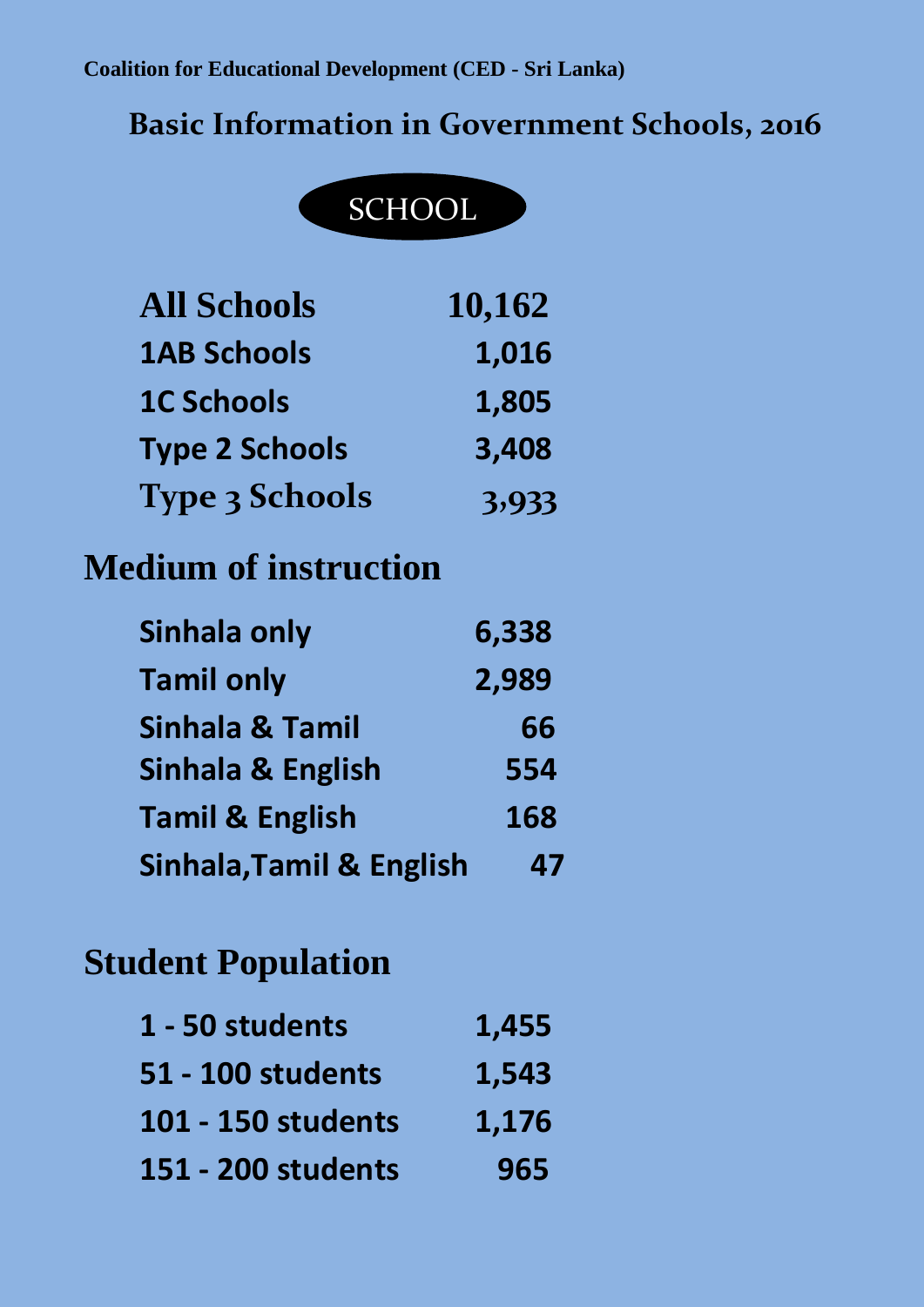| <b>201 - 500 students</b>    | 2,693 |
|------------------------------|-------|
| 501 - 1000 students          | 1,380 |
| 1001 - 1500 students         | 416   |
| 1501 - 2000 students         | 211   |
| 2001 - 3000 students         | 202   |
| 3001 - 4000 students         | 74    |
| 4001 students & above        | 47    |
| <b>Teachers by Schools</b>   |       |
| <b>1 Teacher schools</b>     | 27    |
| 2 Teacher schools            | 108   |
| <b>3-9 Teacher schools</b>   | 3,013 |
| <b>10-25 Teacher schools</b> | 4,373 |
| <b>26-50 Teacher schools</b> | 1,748 |
| 51-100 Teacher schools       | 669   |
| 101 Teacher& above           | 224   |
| <b>National Schools</b>      | 353   |
| <b>Provincial Schools</b>    | 9,809 |
|                              |       |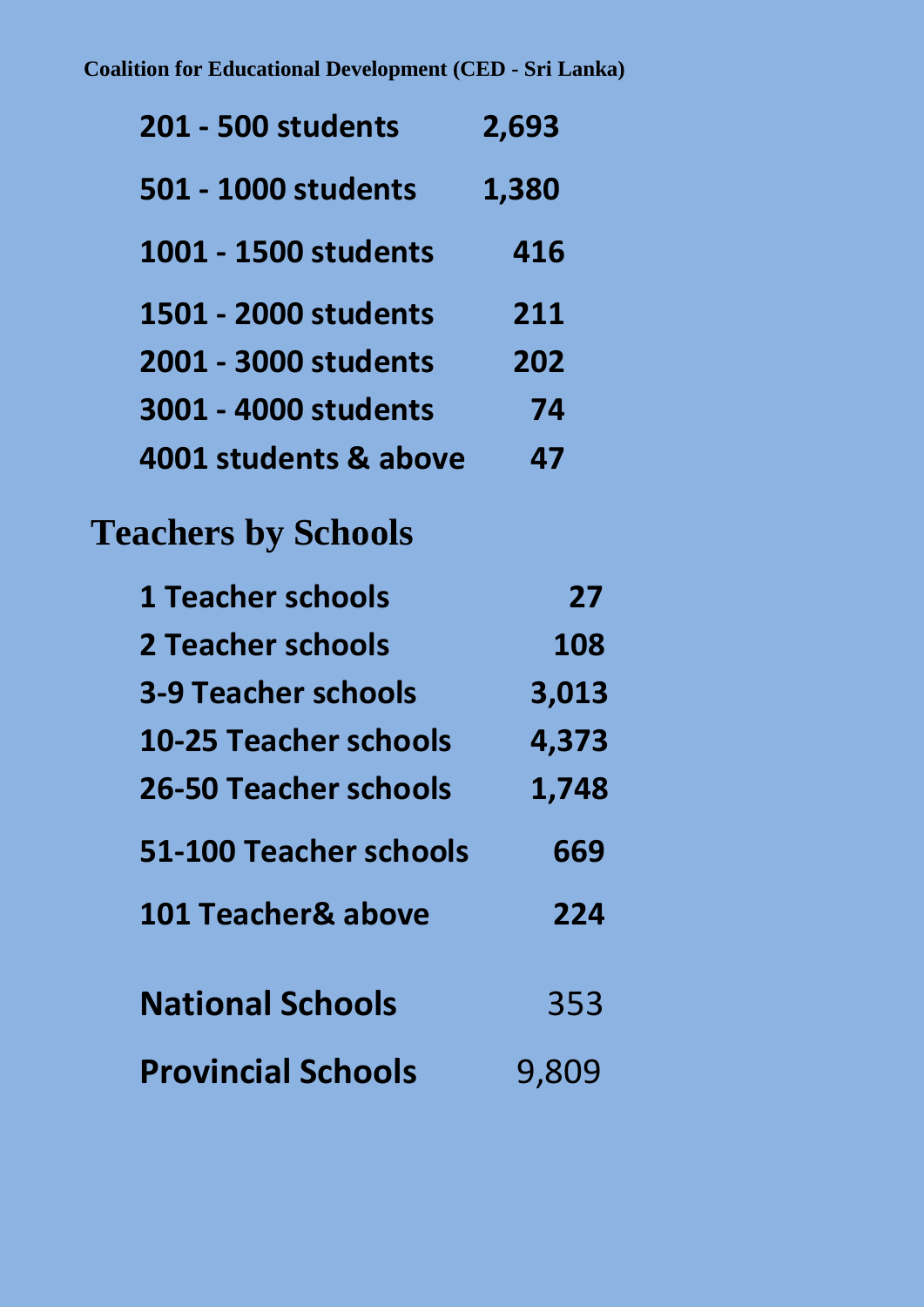**Coalition for Educational Development (CED - Sri Lanka)**

| <b>Grade 1 Admissions</b> | 317,895 |
|---------------------------|---------|
| <b>1AB Schools</b>        | 45,991  |
| <b>1C Schools</b>         | 68,175  |
| <b>Type 2 Schools</b>     | 79,243  |
| <b>Type 3 Schools</b>     | 124,486 |



TS<br>TS<br>TS TS

| <b>All Students</b>   | 4,143,330 |
|-----------------------|-----------|
| <b>1AB Schools</b>    | 1,626,565 |
| <b>1C Schools</b>     | 1,034,743 |
| <b>Type 2 Schools</b> | 826,255   |
| <b>Type 3 Schools</b> | 655,767   |

## **Gender**

**Male students 2,052,188 Female students 2,091,142**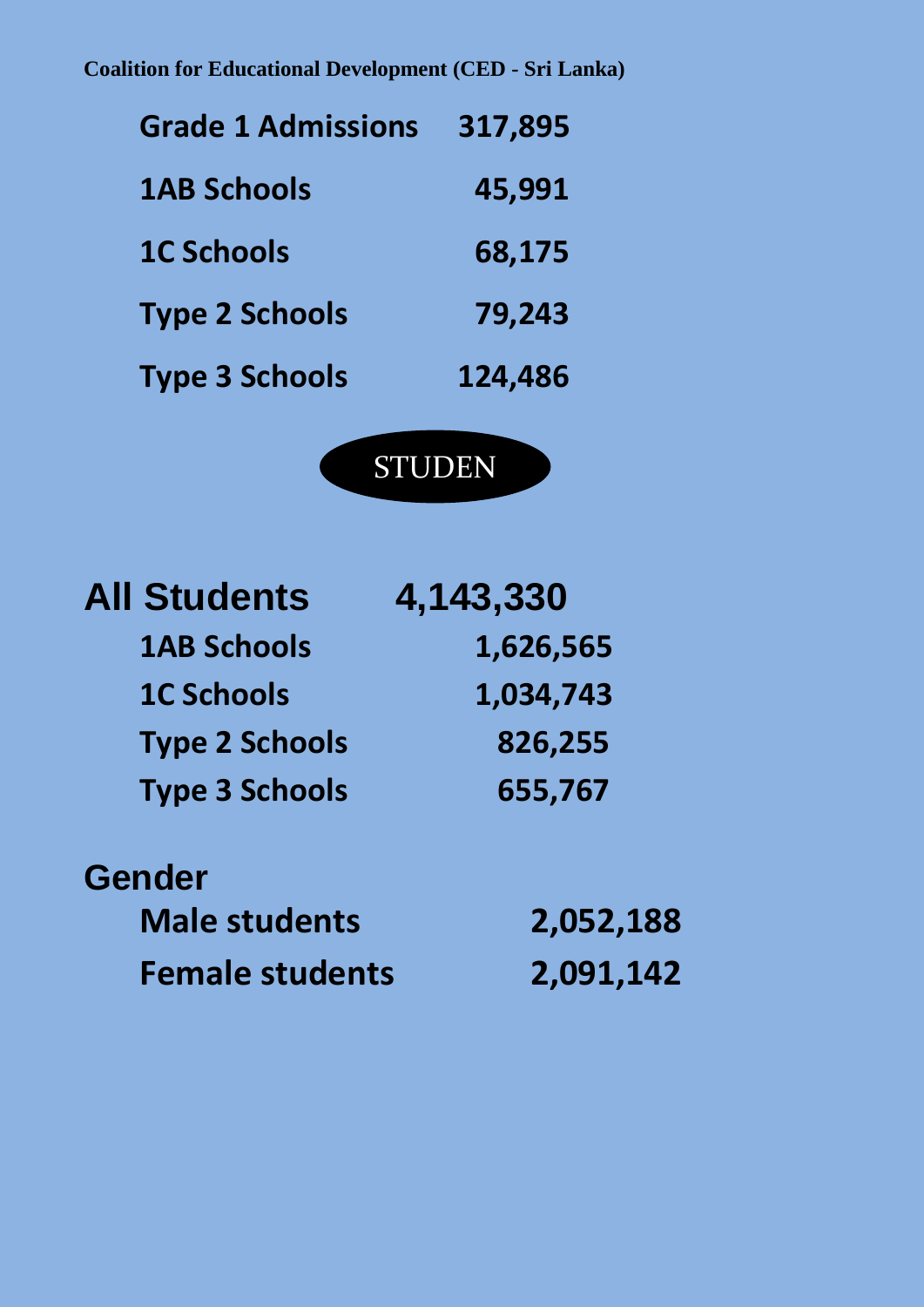| <b>Primary</b>                            |               |           |
|-------------------------------------------|---------------|-----------|
| (Grade 1-5 & Special Education) 1,717,092 |               |           |
| <b>Junior Secondary</b>                   |               |           |
| (Grade 6-9)                               |               | 1,314,381 |
| <b>Senior Secondary</b>                   |               |           |
| (Grade 10-11)                             |               | 619,105   |
| <b>Collegiate</b>                         |               |           |
| <b>(Grade 12-13)</b>                      |               | 492,752   |
|                                           | <b>TEACHE</b> |           |
| <b>All Teachers</b>                       |               | 232,555   |
| <b>Graduate teachers</b>                  |               | 99,724    |
| <b>Trained teachers</b>                   |               | 127,857   |
| <b>Untrained teachers</b>                 |               | 2,426     |
| <b>Trainee teachers</b>                   |               | 1,887     |
| <b>Other teachers</b>                     |               | 661       |
| <b>School Type by Teachers</b>            |               |           |
| <b>1AB Schools</b>                        | 76,012        |           |
| <b>1C Schools</b>                         | 60,001        |           |
| <b>Type 2 Schools</b>                     | 61,586        |           |
| <b>Type 3 Schools</b>                     | 34,956        |           |
|                                           |               |           |